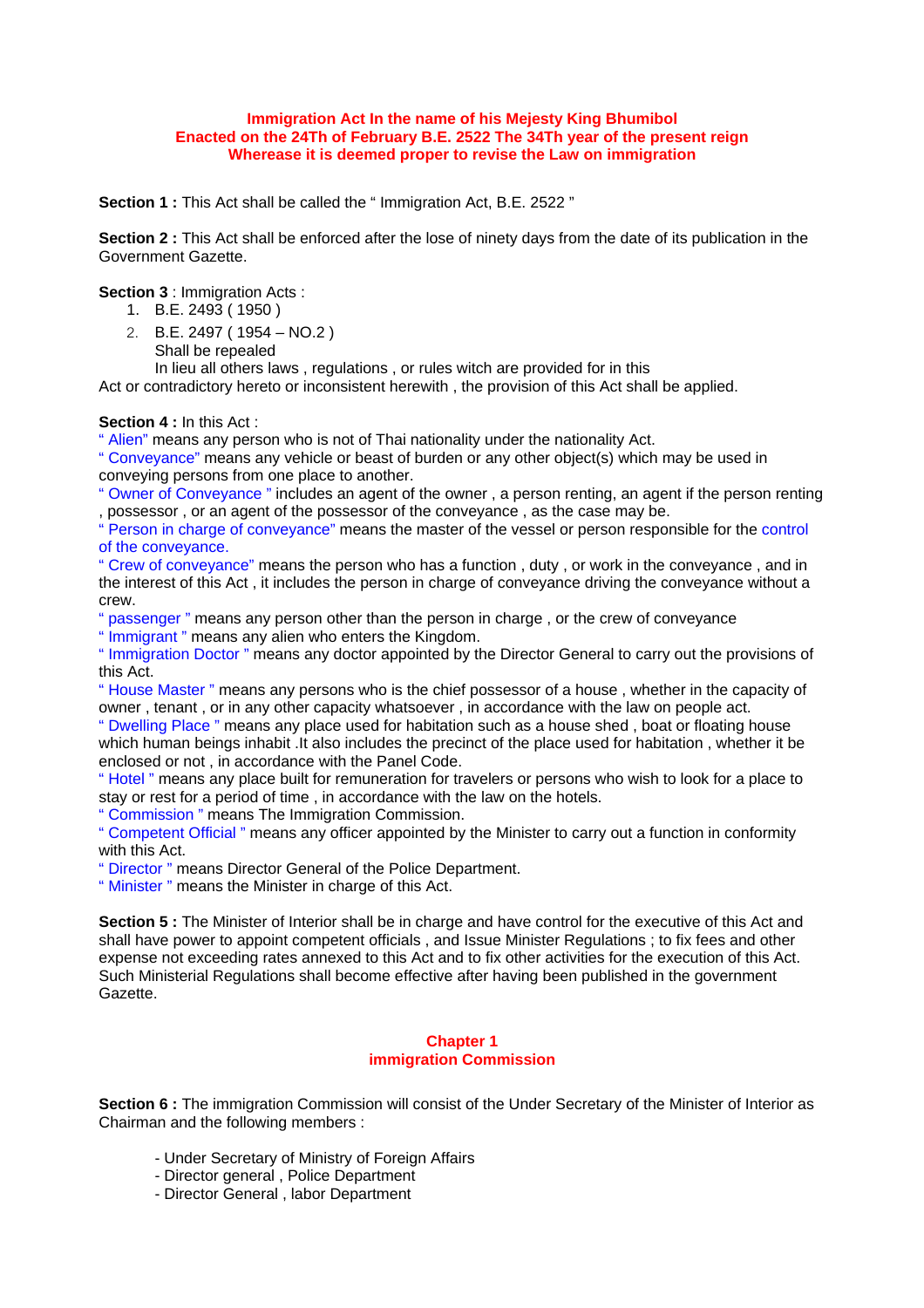- Director General , public Prosecution Department

- Secretary General , Board of Investment Committee

- Secretary General , National Security Council

- Director , Tourist Organization of Thailand

- Commander of Immigration Division as member and secretary

**Section 7 :** The Immigration Commission shall have power and duty to :

- 1. Revoke permission for temporary stay in the Kingdom under Section 36 Para 1.
- 2. Consider and appeal under Section 36 Para 2.
- 3. Permit aliens to enter into and assume residence in the Kingdom under Section 41 Para1

4. Fix qualifications of any aliens asking to take up residence in the Kingdom ;and to fix

conditions pertaining to the national security ; and to fix other conditions under Section 41 Para 2. 5. Fix Regulations for residence applications of aliens temporarily entering into the Kingdom

under section 41 Para 4.

6. Permit aliens to enter into and take up residence on the Kingdom under Section 43 Para 1 and to fix regulations for display of the aliens financial status under Section 43 Para 2.

7. Permit the aliens , who is authorized to stay in the Kingdom temporarily , to take up residence ; and to permit and fix conditions in rendering permission to the alien who has applied for taking up residence in the Kingdom to remain in the Kingdom for the tome being under Section 45 Para 1 and 2.

8. Give order to revoke permission for taking up residence in the Kingdom under Section 47 Para 3.

9. Permit aliens , who have a residence in the kingdom , to continue that residence in the Kingdom under Section 51 Para 1.

10. Consider revocation of a residence permit under permit under Section 53.

11. Give advice , suggestions and view to the Minister on establishing standard operating procedures for local official and for other officials , regarding national security , as well as issuance of Ministerial Regulations under this Act.

12. Consider and give opinions on immigration matters as assigned by the cabinet or by the Minister.

**Section 8 :** In the performance of duty of the Immigration Commission under this Act, the Committee member who is also the security shall , without delay , submit matters under committee jurisdiction to the chairman of the Committee ; his duty , he ( the committee member who is also the secretary ) shall without delay , submit them to the committee member who is appointed by the committee. The chairman of the committee or the committee member so appointed shall call for a meeting in accordance with the urgency of the matter and in accordance with the rules and regulations fix by the committee.

In the meeting of the Commission , if the Chairman does not attend the meeting or is not in the meeting of the members of the meeting shall select one member to preside over the Meeting.

The quorum of any meeting will consist of no less than half of all members.

Decisions of the meeting will be decided by a majority vote. One member has one vote. If the voting score is equal , the Chairman of the meeting shall make the deciding vote.

**Section 9 :** The Immigration commission may appoint Sub – Committees or may empower any Competent Official to carry out any assigned function.The provision of Section 8 shall be applied Mutantis Mutandis for the meeting of the Sub – Committee.

**Section 10 :** In the performance of duties under this Act , the commission shall have power to issue written orders asking persons concerned to give facts or to present documents pertaining to meters under the power and duty of the Immigration Commission.

#### **Chapter 2 Entering and Department the Kingdom**

**Section 11:** Persons entering into or departing the Kingdom must other and leave by way of immigration check points , designated landing , stations or areas and in accordance to the prescribed time as published in the Government Gazette by the Minister.

**Section 12 :** Aliens which fall into any of the following categories are excluded from entering into the Kingdom: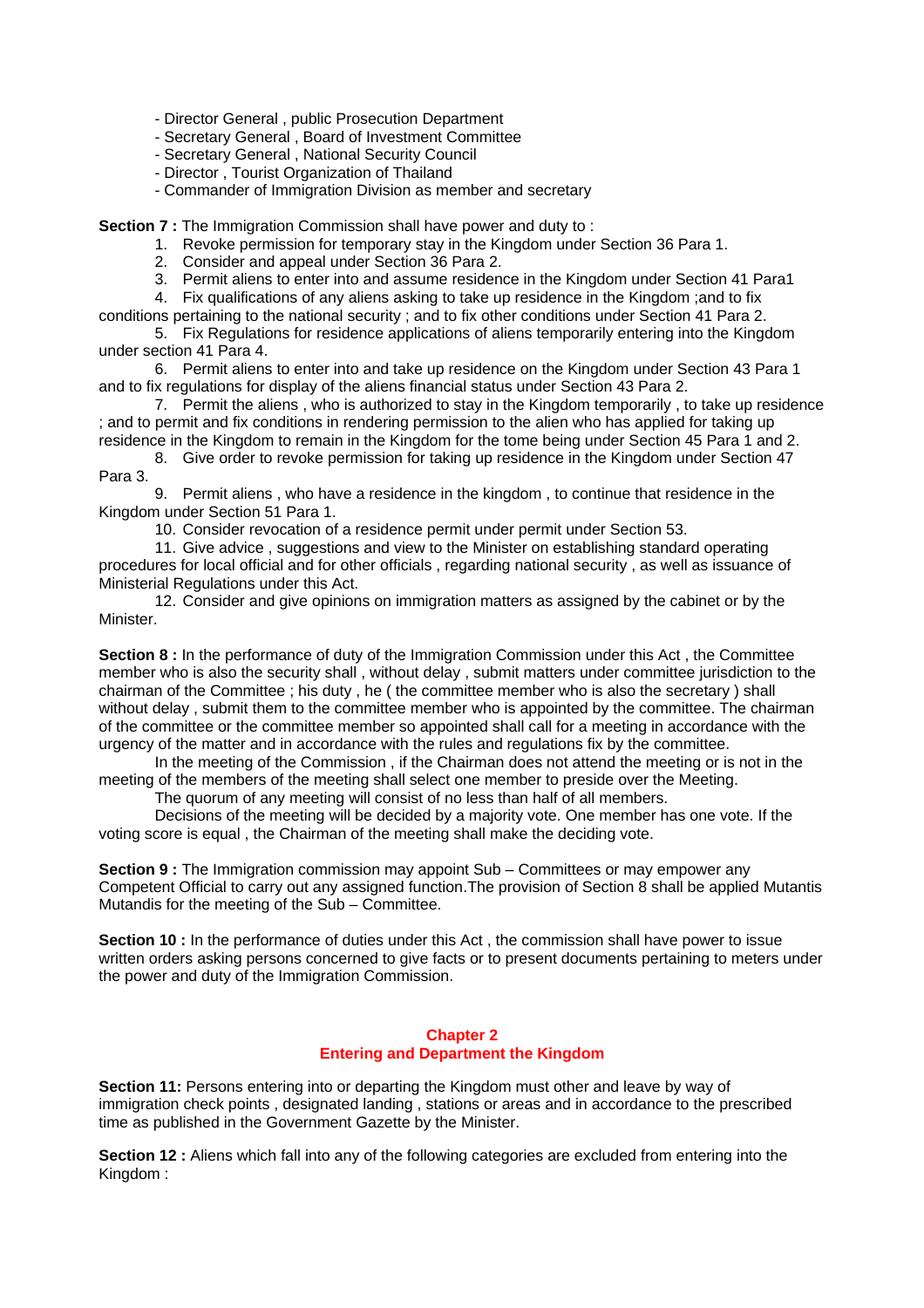1. Having no genuine and valid passport or document used in lieu of passport ; or having a genuine and valid passport or document used in lieu of a passport without Visaing by the Royal Thai Embassies or Consulates in Foreign countries ; or from the Ministry of Foreign Affairs , excepting if a visa is not required for certain types of aliens in special instances.

Visaing and visa exemption will be under the learn and conditions as provided in the Ministerial Regulations.

2. Having no appropriate means of living following entrance into the Kingdom.

3. Having entered into the Kingdom to take occupation as a laborer or to take employment by using physical without skills training or to work in violation of the Ministerial Regulations.

4. Being mentally unstable or having any of the disease as prescribed in the Ministerial Regulations.

5. Having not yet been vaccinated against smalllpox or inoculated or undergone any other medical treatment for protection against disease and having refused to have such vaccinations administered by the Immigration Doctor.

6. Having been imprisoned by the judgement of the Thai Court ; or by a lawful injunction ; or by the judgement of the Court of foreign country , except when the penalty is foe petty offense or negligence or is provided for as an exception in the Ministerial Regulations.

7. Having behavior which would indicated possible danger to the public or likelihood of being a nuisance or constituting any violence to the peace or safety of the public or to the security of the public or to the security of the nation , or being under warrant of arrest by competent officials of foreign governments.

8. Reason to believe that entrance into the Kingdom was for the purpose of being involved in prostitution , the trading of woman of children , drug smuggling , or other types of smuggling which are contrary to the public morality.

9. Having no money or bond as prescribed by the Minister under him

10. Being a person prohibited by the Minister under Section 16.

11. Being deported by either the Government of Thailand that of or other foreign countries ; or the right of stay in the Kingdom or in foreign countries having been revoked ; or having been sent out of the Kingdom by competent officials at the expense of the Government of Thailand unless the Minister shall consider exemption on an individual special case basis.

The examination and diagnosis of disease of a physical or mental nature , including protective operations as against disease , shall be conducted by the Immigration Doctor.

**Section 13 :** The bellowed listed aliens shall not be required to have a passport or document in lieu of passport :

1. Any person in charge of or the crew of a seagoing or air conveyance making an entry into a port , station or locality in the Kingdom and departing therefrom. For convenience in controlling these person , the competent official may issue them a certificate in accordance with the form as prescribed in the Ministerial Regulations.

2. A citizen of a country with has its boundaries adjacent to Thailand making at a temporary journey across the border under compliance with the agreement between the Government of Thailand and of that country.

3. A passenger of an international train holding a through ticket and making a transit journey across Thailand under compliance with the international agreement between the Government of Thailand and of the country concerned , including the conductor and crew of such train.

**Section 14 :** The Minister shall have power to issue public notice in the Government Gazette requiring the alien entering into the Kingdom to have with either money or bond , or shall have power to order an exemption under any condition. The public notice issued by the Minister under the first paragraph of this section shall not apply to children under the age of twelve years.

**Section 15 :** Aliens entering into the Kingdom under bellow listed status shall be exempted from complying out the function or the prohibition under Section 11 , Section 12 (1) , (4) and (5) and Section 18 Para 2.

1. Persons on Diplomatic Missions sent by a Foreign country' s government to perform duties in the Kingdom ; or which are travelling through the Kingdom to perform duties in another country.

2. Consular parties and their employees sent by a foreign country's government to perform duties in the Kingdom to perform duties in another country.

3. A person which a foreign country's government has sent to perform duties or missions in the Kingdom with the approval of the Thai Government.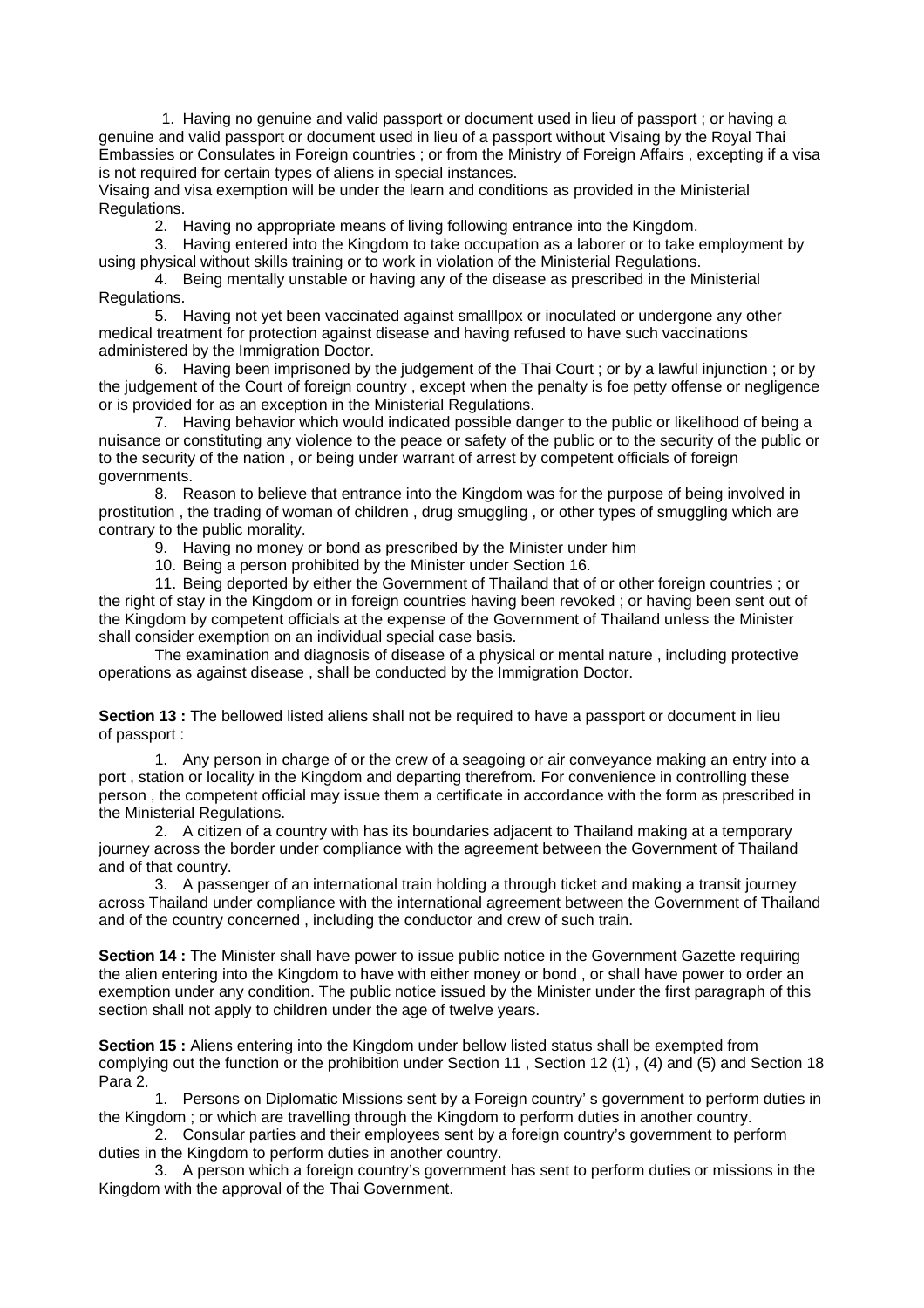4. A person performing duties or missions in the Kingdom for the government of Thailand in accordance with the agreements of the Government of Thailand and of the foreign country involved.

5. Officer Chief of International Organizations or Department performing duties in Thailand , which are protected by law or which the Thai Government has concurred with , including officer , specialists or other persons , who are appointed or responsibilities in the Kingdom for said Organization or Departments or for the Thai Government under an agreement with the Thai Government has made with such International Organizations or Departments.

6. Spouses or children under patronage or being a part of theallow household of persons under paragraph  $(1)$ ,  $(2)$ ,  $(3)$ ,  $(4)$  or  $(5)$ 

7. Privates servants travelling from foreign countries to work at the residence of the persons under (1) or any person having a document showing status equivalent to that of diplomatic immunity , in accordance with the agreement that the Thai Government has made with Foreign Governments or with International Organizations or Departments.

8. Case (1), (2), (6) or (7) shall be in compliance with agreements made between concerned countries and with mutual reciprocation.

The competent official shall have power to question or examine evidence for the purpose of ascertaining whether a person entering into the Kingdom is under the exemptions provided for this Section.

**Section 16 :** In the instance where for reason of national welfare or safeguarding the public peace , culture , morality , or welfare , or when the Minister considers it improper to allow any alien or any group of alien to enter into the Kingdom , the Minister shall have power to exclude said alien or group aliens from entering into the Kingdom.

**Section 17 :** In certain special cases, the Minister, by the Cabinet approval, may permit any alien or any group of aliens to stay in the Kingdom under certain conditions , or may conditions , or may consider exemption from being conformity with this Act.

**Section 18 :** The competent official shall have power to inspect persons entering into or leaving the Kingdom ,

In light of this provision , persons entering into or departing from the Kingdom must submit a list of items as prescribed in the Ministerial Regulations , and must be inspected and approval by the competent official assigned to the Immigration check point.

**Section 19 :** In inspecting and considering whether an alien is forbidden from entering the Kingdom , the competent official shall have authority to allow said alien to stay at an appropriate place after promising that he will present himself to the competent official to received his orders on a specified date , time and place ; or if the competent official deems appropriate he may call for a bond or call fir both bond and security ; or the competent official may detain said aliens at any place for paragraph , the competent official shall have power to call a person , who's statement the competent official has reason to believe may be useful in case of doubt , to give oath , testimony , or statements to the competent officials.

If there is reason to suspect that any alien has entered into the Kingdom for the purpose committing acts specified in Section 12 ( 8 ) or for the purpose taking past therein , or any woman or child enters into the Kingdom for a temporary stay by ordering said person ( s) to report in person to him and answer his questions ; or the competent official may officials at the Local Police Station where said person ( s ) will reside , within a period of time prescribed by the competent official which shall not be less than seven day intervals.

**Section 20 :** In the instance where the competent official has detained any alien under the provision of Section 19 , the competent official shall have grounds to detain said alien in so far as it is necessary , under the circumstance but not more than forty – eight hours beginning at the time of this ( detainee's ) arrival at the office of the competent official. In case of necessary , the period of forty – eight house may be extended , but not to exceed seven days , and the competent official shall record the reason foe such extension.

If it necessary to detain any alien longer than the period of time provided in the first paragraph , the competent official shall apply to the Court for an order to further detain said alien and Court may order further detention , if found necessary , not exceeding twelve days at each application. However , if the Court deems it appropriate , the Court may order that said alien be temporary.

**Section 21 :** The expense of detaining an alien shall , under Section 19 and 20 be charge to the account of the owner , or person in charge , of the conveyance bringing the alien into the Kingdom. If there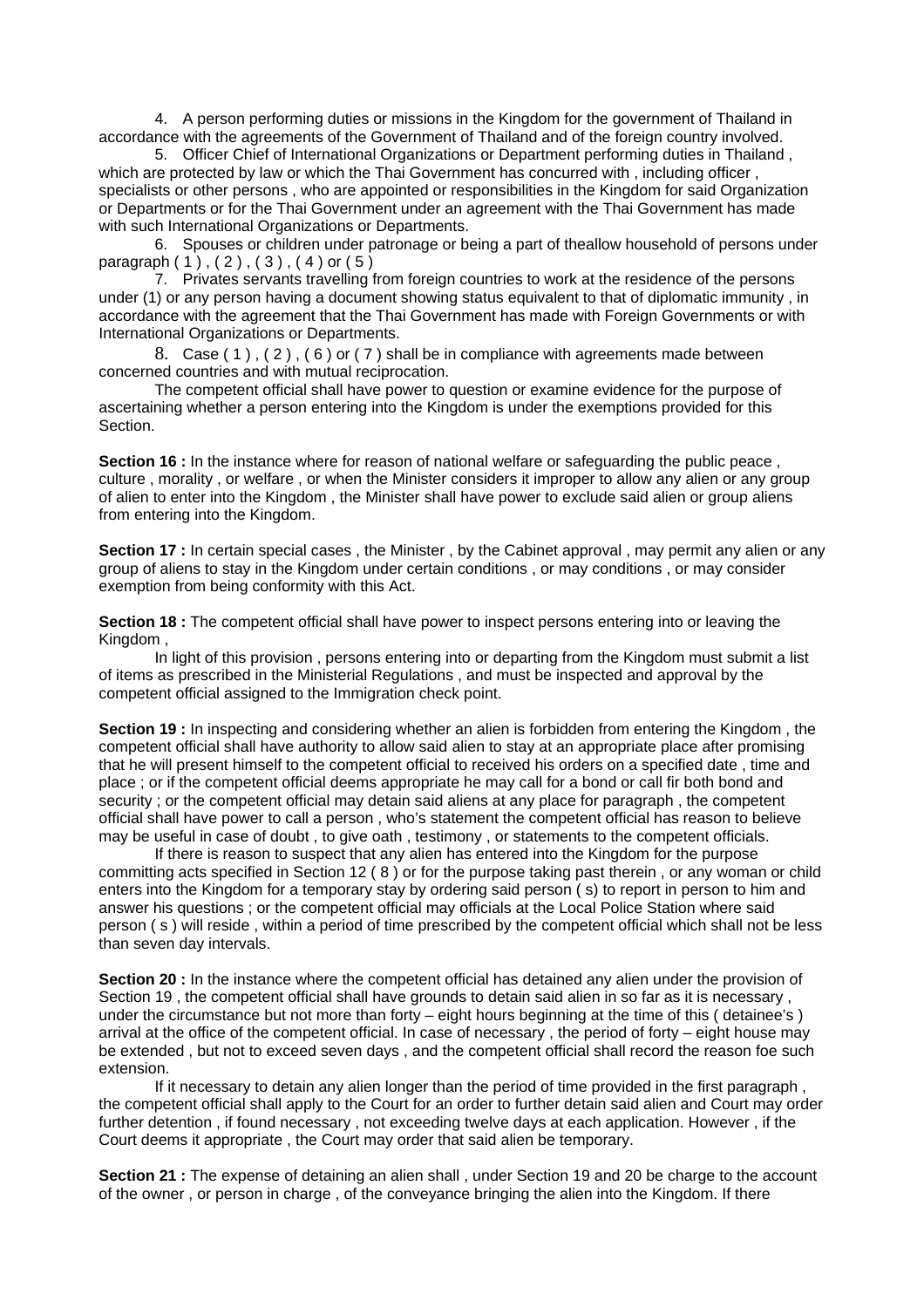appears to be on owner or person in charge of the conveyance , or the alien concerned entered into the Kingdom without coming by way of a conveyance , the expense shall be charged to his ( alien's) account.

**Section 22 :** In the instance where the competent official discovers that an alien is forbidden from entering into the Kingdom under the provisions of Section 12 , the competent official shall have authority to order said alien by written notification to leave the Kingdom. If said alien is not satisfied with the competent official's order , he ( alien ) may appeal to the Minister. The order of the Minister shall be final. Appealling cases are not allowed under Section 12 (1) or (10) , but if the Minister does not have an order within seven days beginning from the date of submitting the appeal, it is considered that the Minister has ordered that said alien is not forbidden from entering into the Kingdom under Section 12. Appeal must be submitted the competent official within forty – eight hours beginning from the time of received said order from the competent official and must comply with the pattern ( and a fee must be paid ) an provided in the Ministerial Regulations. When appeal is submitted by the alien concerned , the competent official shall delay deportation of said alien until an order for said case is receive from the Minister. While processing under order of the competent official or while waiting for an order from the Minister , as the case may be , the provisions of Section 20 shall not be applied.

### **Chapter 3 Conveyance**

**Section 23 :** The owner or person in charge of a conveyance must bring the conveyance into or out of the Kingdom thought the proper route , immigration check point , port boundaries station , or area , and time , which the minister shall publish in the Government Gazette.

**Section 24 :** The competent official shall have power to check conveyances entering into or leaving the Kingdom ; or to check conveyances where there is reason to suspect that passengers are being taken in or out of the Kingdom; except in the case that such conveyance is being used for the official activities of the Government of Thailand or of a Foreign Country for which permission is granted by Government of Thailand.

**Section 25 :** When any conveyance enters onto or leaves the Kingdom , the owner or person in charge of said conveyance must report the date and time of arrival or departure of the conveyance at the port, station , or area in accordance with the pattern outlined in the Ministerial Regulation to the competent official at the office of Immigration controlling said port , station or area within the specified time as published by the competent official .

In the instance that the provision of Para 1 . cannot be carried out , the owner or person in charge of the conveyance shall , in person , as soon as possible , report to the competent official at the nearest Immigration Office.

In making a report of the arrival or departure of conveyances under the provision of this Section , the Minister , if he deems it proper , may exempt any conveyance , or place it under new stipulations.

**Section 26 :** The owner or person in charge of any conveyance entering into or leaving the Kingdom must submit a list ( passenger and crew ) in accordance with the pattern prescribed in the Ministerial Regulations and must be inspected by the competent official at the place and under conditions published by the Director General.

In the instance that an inspection must be conducted at any other place , which is other than the place published by the Director General under Para. of this Section , such inspection must be approved by the Director General or a competent official deputized by the Director General.

**Section 27** : For the purpose of inspection, the owner or person in charge of any conveyance into or leaving the Kingdom shall be required to do as follows :

1. Prevent passengers or crew from leaving the conveyance or any quarters arranged with the approval of the competent official without the permission of the competent official , except in the instance that the person in charge and crew of the conveyance are the same person , such a person is allowed to leave the conveyance in the status of the person in charge for her purpose of notifying the competent official as outlined under Section 25.

If the passengers or crew of said conveyance fail to comply with or otherwise cause a disturbance to , the provisions of Section 29 Para. 2 shall be applied Mutatis Mutandis. The expense of talking action under the provisions of this paragraph shall be charged to the account of the owner or person in charged of the conveyance.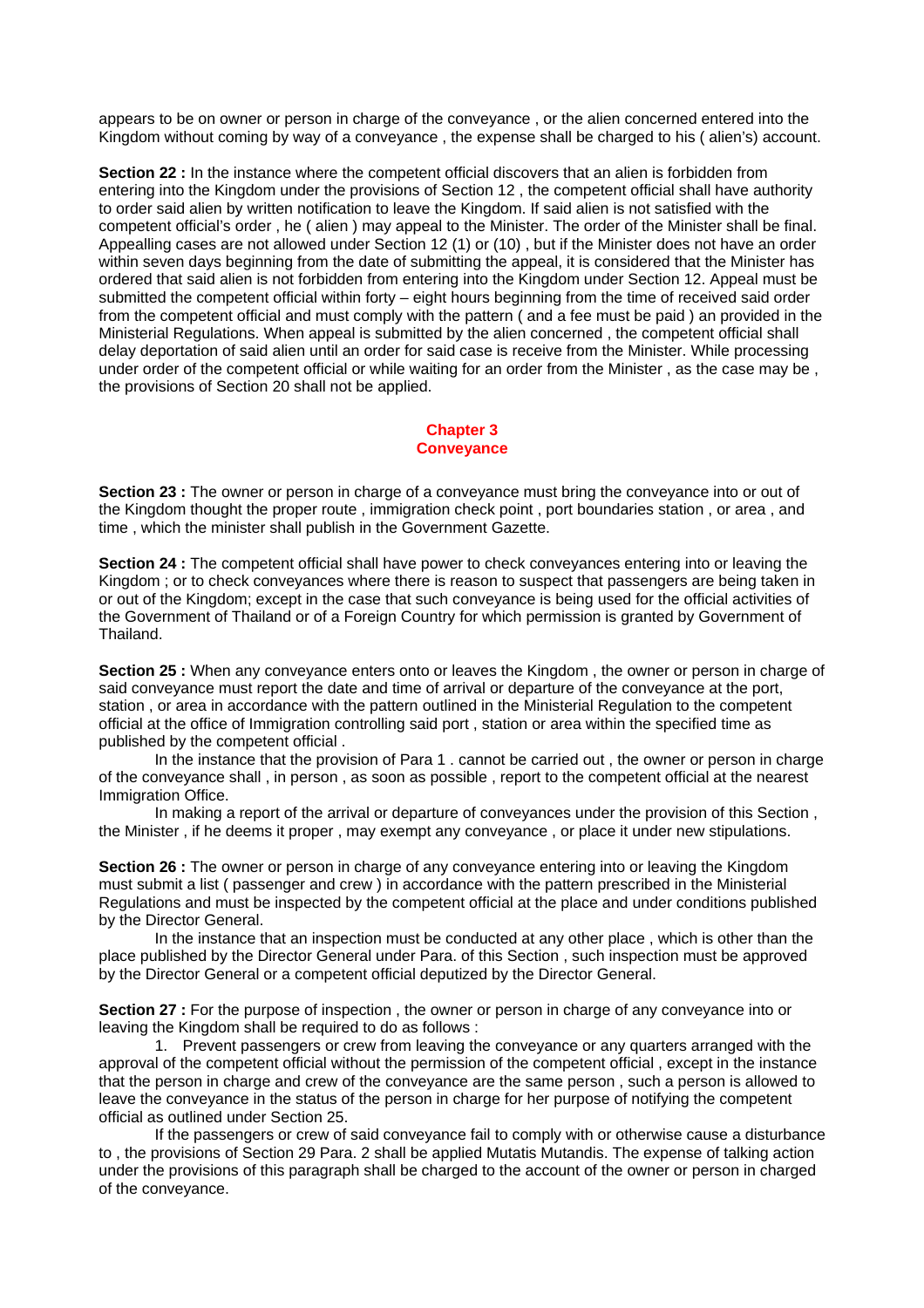2. Submit to the competent official a list of passengers and crew , including the person in charge of the conveyance according to the pattern as prescribed by the Ministerial Regulations and within the period of time fixed by the Director General or a competent official.

3. Cooperate fully with the competent official in following the provisions of this Act. The provisions of this Section shall apply to the owner or person in change of the conveyance from or to the border , and conveying passengers into the kingdom or talking passenger to the border for the purpose of leaving the Kingdom. This applies to passenger entering into or leaving the Kingdom only.

**Section : 28** While in the Kingdom. If there is an increase or production in the number of crew members or a charge in crew members of the conveyance or if any crew of the conveyances shall not leave the Kingdom , the owner of the conveyance , or the person in charge of the conveyance in the instance where there is no conveyance owner in the Kingdom , shall notify the competent official in accordance with the pattern as prescribed in the Ministerial Regulations.

In the instance where the crew of the conveyance shall not leave the Kingdom as stated in the Para 1. , and the crew of the conveyance are aliens , the owner or person in charge of the conveyance , as the case may be , shall take such person ( s) and tern them over to the competent official as soon as possible.

If the said crew of the conveyance resists the owner or person in charge of conveyance in the course of complying with the provisions of Para 2. , the provision of Section 29 Para 2. shall be applied Mutatis Mutandis . The expense for carrying out this paragraph shall be charged to the account of the owner or person in charge of the conveyance.

**Section 29 :** When the competent official discovers any illegal alien or has reason to suspect any alien of being illegal for entering into the Kingdom , the competent official shall have authority to order the owner or person in charge to the conveyance to detain said alien in the conveyance or to send said alien to any place for the purpose of interrogation by the competent official or else deporting said alien.

In the instance that said alien resists , or cause a disturbance , the owner or person in charge of the conveyance of his agent may ask the local administrative or police officials to detain or arrest said alien. If assistance from such official cannot be immediately rendered , the owner of person in charge of the conveyance shall have authority to arrest said alien over to local administrative or police officials , who shall without delay , turn said alien concerned over to the competent official for the purpose of carrying out this Act.

The expense concerning action taken under this Section shall be charged to the account of the owner or person in charge of the conveyance.

**Section 30 :** In the instance where there is reason to suspect that a violation of this Act has taken place, the competent official shall have the authority to order the owner or person in charge of conveyance to stop the conveyance or to take the conveyance to any place necessary for inspection.

The order under Para.1 maybe carried out by giving a signal by any other means which is understandable.

**Section 31 :** During the time any conveyance enters into the Kingdom, beginning from the time said conveyance comes through the Kingdom until the competent official will complete his inspection , no person , who is not an official , shall be permitted to board said conveyance or to bring another conveyance alongside or to enter the area or place arranged for inspection , except as authorized by the competent official.

The owner or person in charge of the conveyance shall not ignore or allow any one to do so in accordance with Para1.

**Section 32 :** In the instance of a conveyance which is leaving the kingdom but during or after the time of inspection by the competent official , said conveyance is still within the Kingdom. No person except the competent official shall be allowed to board said conveyance or bring another conveyance alongside the conveyance in question , unless authorized by the competent official.

The provisions of Para. 1 shall be applied to the area or place which is arranged for the purpose of inspection during the time when the person who is to leave the Kingdom has not yet boarded the conveyance.

The owner or person in charge of the conveyance shall not ignore these requirements or allow anyone else to act under this Section.

**Section 33 :** In the instance that a competent official has to conduct an inspection of the conveyance during non – duty hours ; or at any other place besides the one published by the Director General under Section 26 Para. 1 : or to go outside his office in order to detain such conveyance ; or has to wait to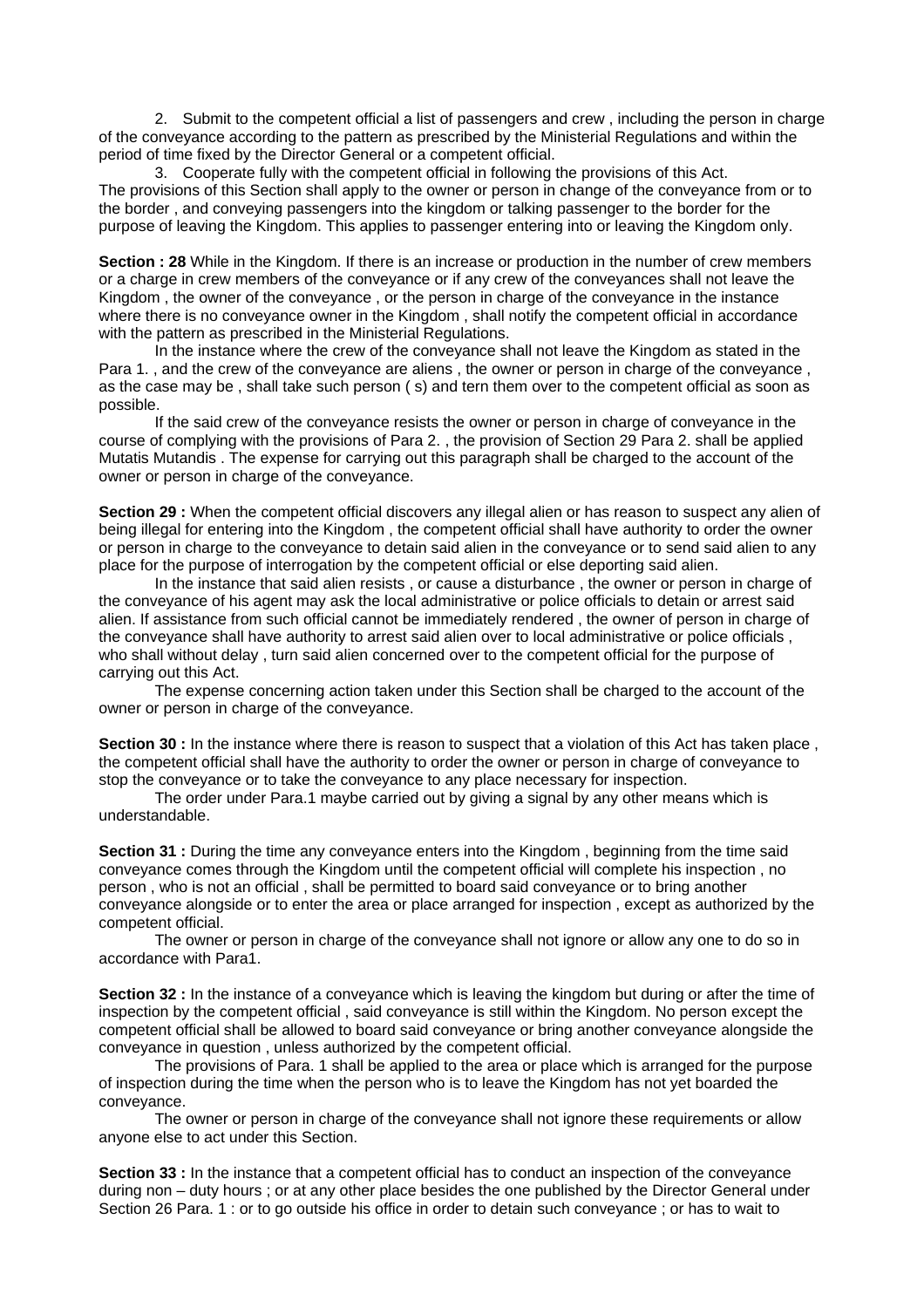conduct an inspection of the conveyance without it being the fault of the competent official , the owner or person in charge of the conveyance shall have to pay a fee for such services and other expenses as prescribed in the Ministerial Regulations.

## **Chapter 4 Temporary Stay in the Kingdom**

**Section 34 :** aliens entering into the kingdom for a temporary stay may enter for the below listed activities ;

- 1. Diplomatic or Consular Missions.
- 2. Performance of official duties.
- 3. Touring
- 4. Sporting
- 5. Business
- 6. Investing under the concurrence of the Ministries and Departments concerned.

7. Investing or other activities relating to investing subject to the provisions of the law on investment promotion.

8. Transit journey.

9. Being the person in charge of the crew of a conveyance coming to port, station , or area in the Kingdom.

10. Study or observation.

- 11. Mass media.
- 12. Missionary work under the concurrence of the Ministries and departments concerned.
- 13. Scientific research or training or teach in a Research Institute in the Kingdom.
- 14. The practice of skilled handicraft or as a specialist
- 15. Other activities as prescribed in the Ministerial Regulations.

**Section 35 :** The Director General or the competent official deputized by the Director General shall have the authority to permit the alien , who entered to stay temporarily in the Kingdom under Section 34 , to remain in the Kingdom under any prescribed conditions. The periods of time which one is authorized to stay in the Kingdom are as Follows :

- 1. Not exceeding 30 days for a case under Section 34 (4) , (8) and ( 9 )
- 2. Not exceeding 90 days for a case under Section 34 (3)
- 3. Not exceeding one year for a case under Section 34 (5) , (10), (11) , (12), (13) , (14) and (15)
- 4. Not exceeding two years for a case under Section 34 (6)
- 5. As deemed necessary for a case under Section 34 (1) and (2)

6. As deemed appropriate by the Commission of Investment Promotion , for a case under Section 34 (7)

If it is deemed necessary that the aliens have to stay in the Kingdom Longer than the period of time prescribed in the paragraphs (1) (2) (3) and (4) the Director General shall consider granting the aliens extension of stay for a period not exceeding one year for each time. After granting permission , the Director General shall report to the Commission for their information , with the reason , within seven days from the date of granting.

Each time when applying for an extension of temporary stay in the Kingdom , the alien shall submit an application and pay the fees as prescribed in the Ministerial Regulations. While waiting for directives the alien may be permitted to stay.

**Section 36 :** Where there is a proper reason , the Director General or the Immigration Commission shall have power to revoke permission previously authorized the alien to stay temporary in the Kingdom , whether or not the Director General , or the official deputized by the Director General , has granted such permission.

In the case the Director General has ordered permission to be revoked , the alien whose permission has been revoked may appeal such orders to the Immigration Commission. Order of the Immigration Commission will be final.

The appeal of the Director General's order under paragraph 2 of this Section shall be submitted to the competent official within forty – eight hours from the time of acknowledgement of such order from the Director General and must be complied with from and fees as prescribed in the Ministerial Regulations.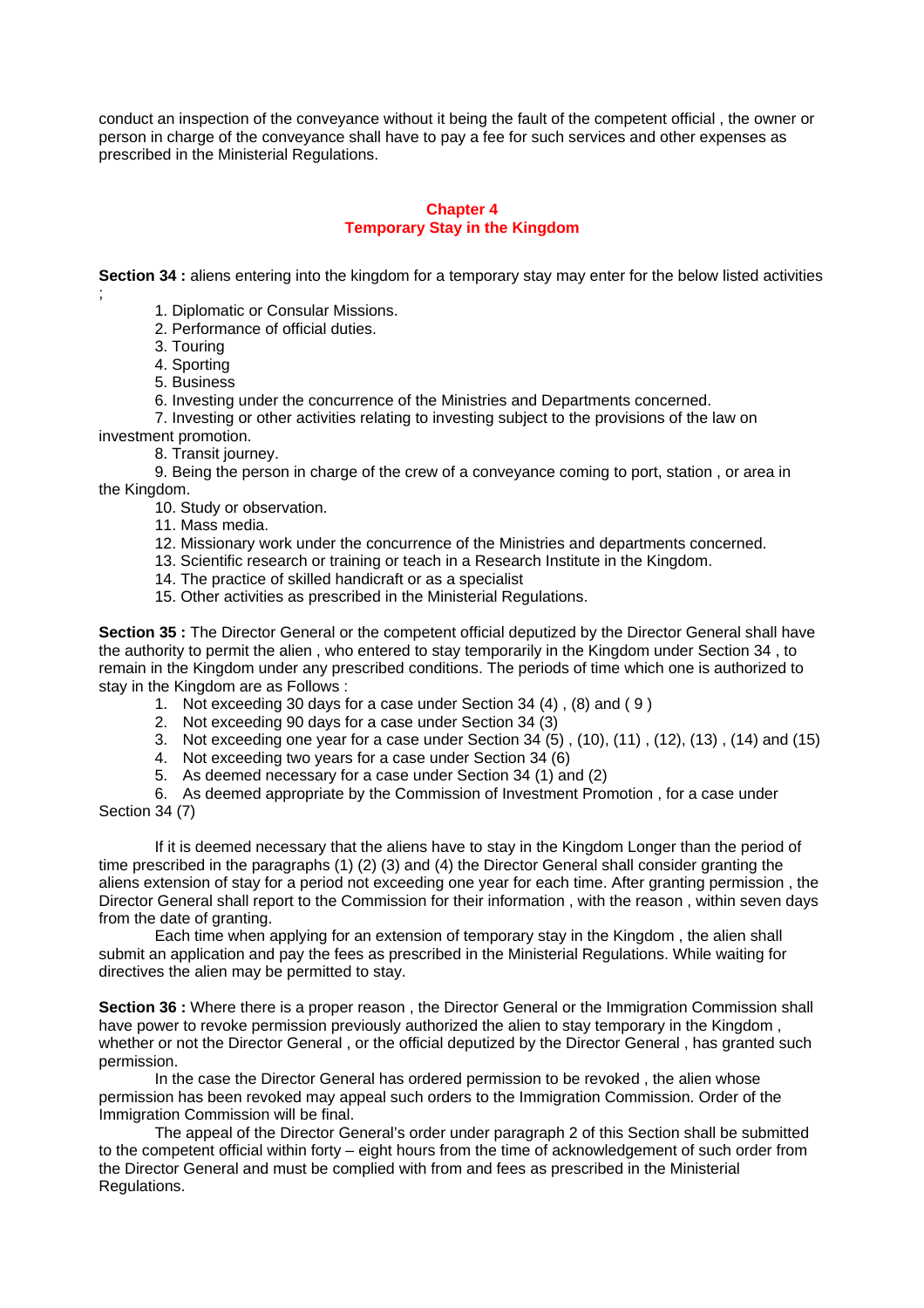After cancellation of the temporary entry permit in reference to the provision of paragraph 1 of this Section , the alien must be notified by a written notice. In the case a written notice cannot be sent to the alien , yet the competent official has post a notice to the alien's place of stay , as previously notified , and forty – eight hours , have passed , it is assumed that the alien has received said notice.

**Section 37 :** An alien having received a temporary entry permit into the Kingdom must comply with the following :

1. Shall not engage in the occupation or temporary or employment unless authorized by the Director General. or competent official deputized by the Director General . If , in any case , there is a law concerning alien employment provided hereafter , the granting of work privileges must comply with the law concerned.

2. Shall stay at the place as indicated to the competent official. Where there is proper reason that he cannot stay at the place as indicated to the competent official, he shall notify the competent official of the change in residence , within 24 hours from the time of removing to said place.

3. Shall notify the police official of the local police station where such alien resides, within twenty – four hours from the time of arrival. In the case of change in residence in which new residence is not located the same area with the former police stations , such alien must notify the police official of the police station for that area within twenty – four hours from the time of arrival.

4. If the alien travels to any province and will stay there longer than twenty – four hours , such alien must notify the police official of the police station for that area within forty – eight hours from the time of arrival.

5. If the alien stays in the Kingdom longer than ninety days, such alien must notify the competent official at the Immigration Division , in writing , concerning his place of stay , as soon as possible upon expiration of ninety days. The alien is required to do so every ninety days. Where there is an Immigration Office , the alien may notify a competent Immigration Official of that office.

The provision of  $(3)$  and  $(4)$  shall not apply to any cases under Section 34 by any conditions as prescribed by the Director General.

In making notification under this Section , the alien may make notification in person or send a letter of notification to the competent official , in accordance with the regulations prescribed by the Director General .

**Section 38 :** The house – master, the owner or the possessor of the residence, or the hotel manager where the alien , receiving permission to stay temporary in the Kingdom has stayed , must notify the competent official of the Immigration Office located in the same area with that hours , dwelling place or hotel, within 24 hours from the time of arrival of the alien concerned. If there is no Immigration Office located in that area , the local police official for that area must be notified.

In case the house , dwelling place , or hotel where the alien has stayed under provision of Para.1 is located within the Bangkok area , such notification must be reported to the competent official at the Immigration Division.

Making notification , in reference to the Para 1 and 2 of this Section , must comply with regulations prescribed by the Director General.

**Section 39 :** After having received permission for temporary entry into the Kingdom , if the alien leaves the Kingdom it is considered that his temporary entry permit has expired. But , if prior to leaving the alien is granted permission to return by the competent official , and the alien returning is not excluded from entry under Section 12.and the period of time previously authorized has not expired , the alien shall be authorized to stay in the Kingdom for the rest of the authorized time.

In asking permission for re – entry , the alien must submit an application in accordance with the form and pay a fee in accordance with the rate and regulations as prescribed in the Ministerial Regulations.

### **Chapter 5 Entering to take Resedence in the Kingdom**

**Section 40 :** Subject to the provisions of Section 42, 43 and 51 , the Minister , by the approval of the Cabinet , shall have power to publish , in the Government Gazette , immigration quotas from year to year ( not exceeding 100 persons per year from each country and not exceeding 50 persons who have no nationality ).

For the purpose of fixing immigration quotas , all the colonies of a country or each self – governing country shall be recognized as one country.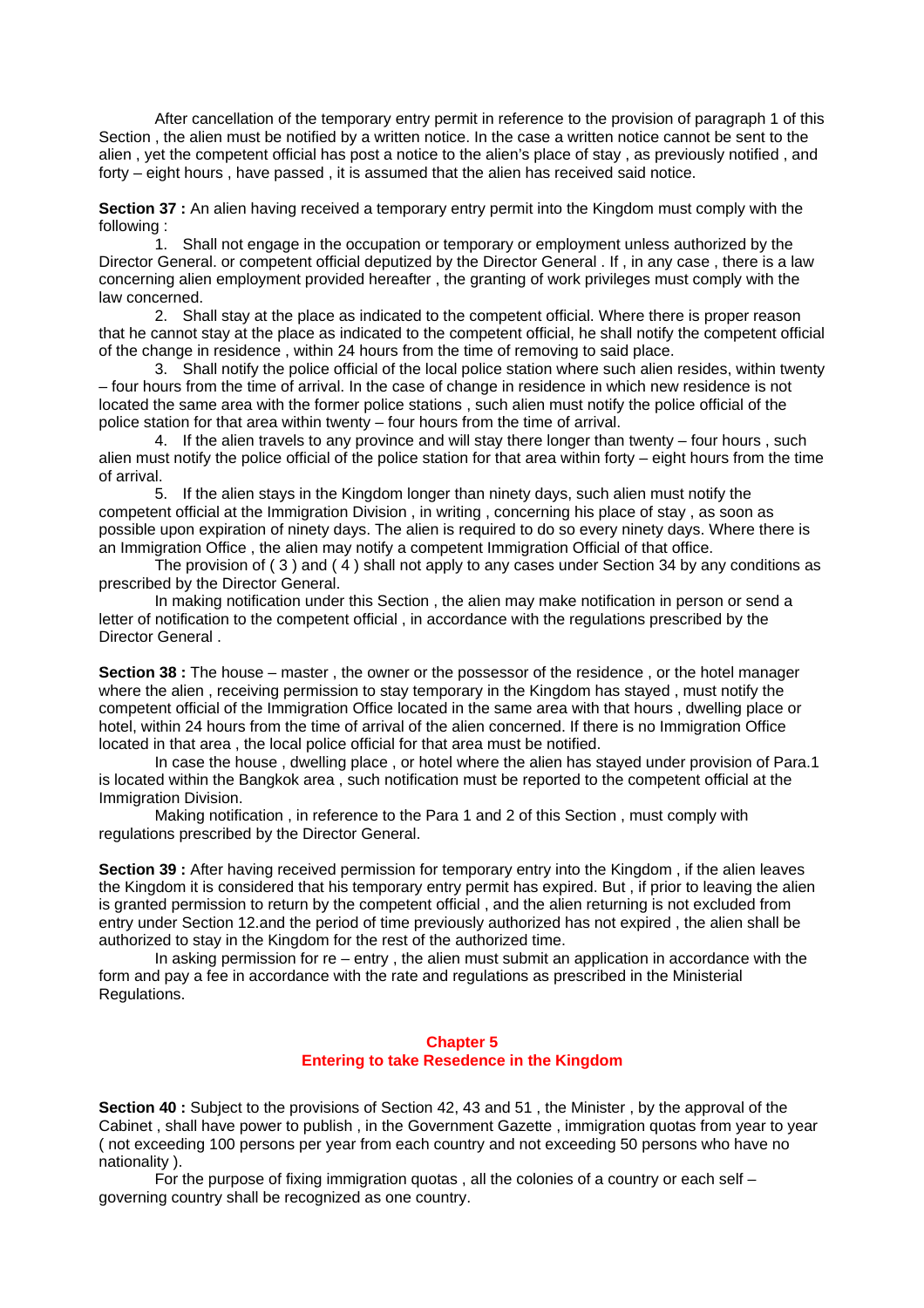**Section 41 :** Alien shall not be allowed to take up residence in the Kingdom unless authorized by the Immigration Commission and by the approval of the Minister , within the immigration quota limitation as prescribed by the Minister in accordance with the provision of Section 40 , and providing that the alien concerned has received a Residence Certificate in accordance with the provision of Section 47.

For the most benefit of the country in allowing the alien to take up residence in the Kingdom , the Immigration Commission shall fix regulations concerning qualification of the alien entering to take residence in the Kingdom of Thailand by considering income , property , knowledge , technical , professional ability , and family status of such alien in comparison with the Thai national populace , considering condition of national security or other appropriate conditions. So it can be used as a regulation and a condition to consider in allowing the alien to take residence in the Kingdom.

In applying for a Residence Certificate , the alien may apply before coming into the Kingdom or apply after he has been granted permission to stay temporarily in the Kingdom

The Committee can stipulate any requirement to an alien under Section 34 who is holding a temporarily permit of stay and applying for a permanent resident visa.

A permanent resident visa of alien obtained prior to his entry into the Kingdom will be effective when that alien enters the Kingdom to process the relevant formalities and obtains approval from the authorities indicated under Section 18, Para. 2 that alien must not be the person under Section 12 and Section 44, and must possess a residence certificate under Section 47. The alien is allowed to stay temporarily in the Kingdom during the period of processing the residence certificates.

**Section 42 :** The provision of Section 40 concerning immigration quotas as published by the Minister shall not apply to the persons listed below :

1. An alien who previously entered to take up residence in the Kingdom and re – entered into the Kingdom in accordance with Section 48 or 51.

2. A woman having Thai nationality by birth who has renounced Thai nationality in the case of marriage to an alien.

3. A child of an alien father and mother born while the mother was out of the Kingdom and the mother has application of departure for return in accordance with the provision of Section 48. When the child entering into the Kingdom with father or mother who returns within the prescribed time as state in the application of departure for return and the child is under one year old.

**Section 43 :** When any alien brings foreign not less than ten million baht , for investment in the Kingdom and the Immigration Commission has considered that it is not contradictory to the provisions of this Act , the Immigration Commission , with the concurrence of the Minister, shall allow said alien to take up residence in the Kingdom over and the above number of aliens as published by the Minister under Section 40, but not to exceed 5% of said amount each year.

For the purpose of examination of foreign currency brought in for investment, the alien who is allowed to take up residence under Para , must display financial status for the period of not less than two years , but not more than five years, in accordance with the regulation prescribed by the Immigration Commission , or as the Immigration Commission may deem appropriate.

**Section 44 :** No alien is authorized to take up residence in the Kingdom, if it appears that said alien :

1. has been punished with imprisonment by judgement or legal order of a Thai or foreign country court, except a minor offense committed by negligence , or an offense exempted as prescribed by the Ministerial Regulations.

2. Is unable to earn his living because of mental defect or physical infirmity or having any diseases as prescribed by Ministerial Regulations.

The provision of (2) shall not apply to an alien father, mother, husband, wife or child of the one having domicile within the Kingdom and is able to support each other.

**Section 45 :** If the alien who has been granted to stay temporarily in the Kingdom wishes to take up residence in the Kingdom , he must submit an application as prescribed in the Ministerial Regulations to the Immigration Office in the area , the application must be submitted to the nearest Immigration Office. When the Immigration Commission considers that the quota is not over subscribed then notification prescribed by the Minister , in accordance with Section 40 or 43 as the case may be or the alien in the person under Section 44, the alien may be allowed to take up residence in the Kingdom under the concurrence of the Minister.

When the alien applies for residence in the Kingdom and the authorized period of time granted him to stay temporarily in the Kingdom has expired during consideration. The alien may apply at the same Immigration Office for an extension of stay till the date the result of the consideration will be made know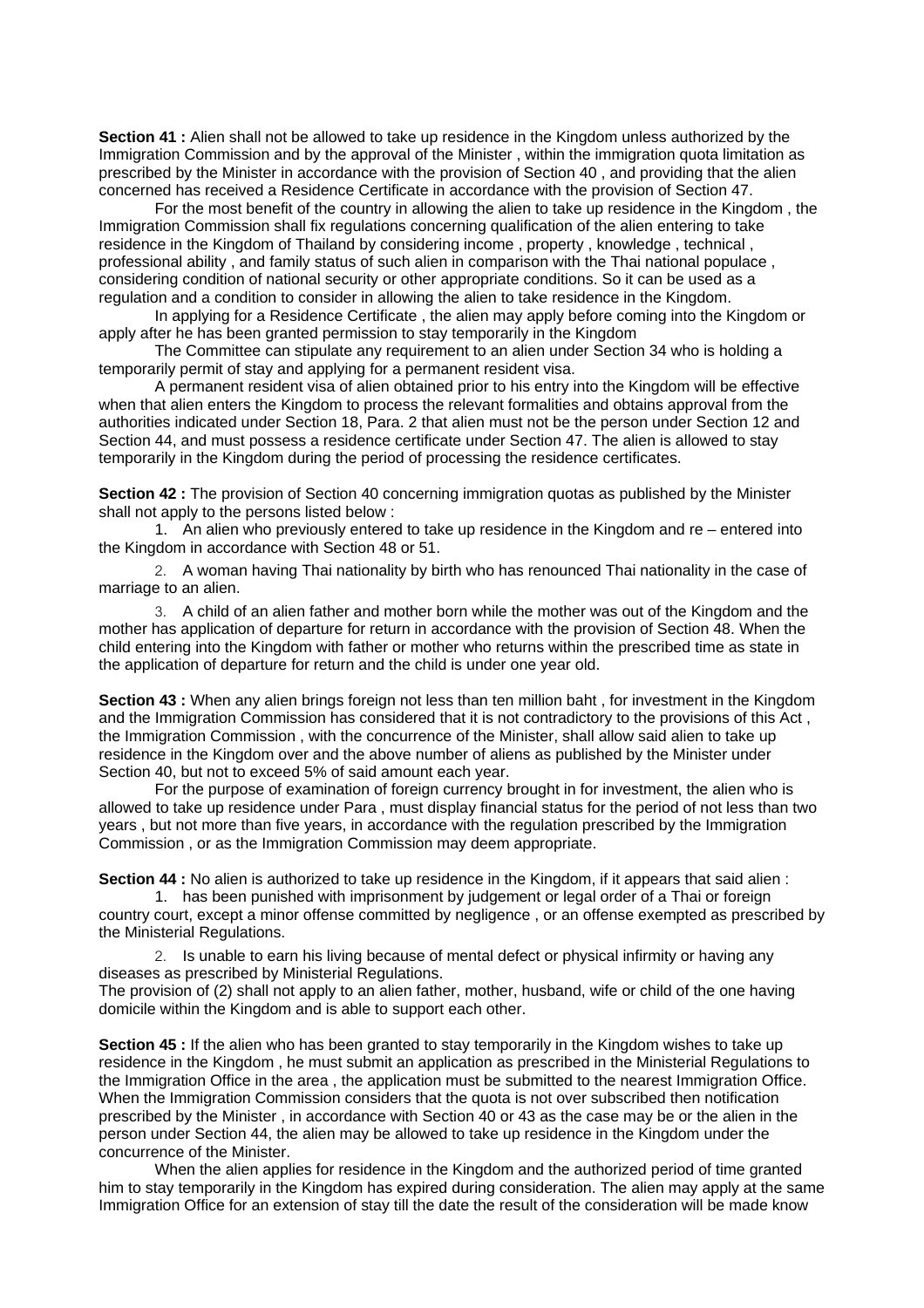to him. The Immigration Commission or competent official deputized by Immigration Commission, shall have power to grant permission by affixing any conditions.

In submitting application in reference to the first paragraph , the applicant must pay a fee as fixed in the Ministerial Regulations.

**Section 46 :** Any alien entering into the Kingdom, and if while waiting to receive a Residence Certificate in reference to Section 41 or while waiting to know the result of consideration of the Immigration Commission , or of competent official deputized by the Immigration Commission under Section 45 Para 2.,leaves the Kingdom , it is recognized that a leniency for temporary stay in the Kingdom in reference to Section 41 Para 5 or section 45 Para.2 is expired. Unless prior to departing the Kingdom the alien concerned has been granted permission to return by a competent official, and he has returned within the period of prescribed time, the alien concerned will be allowed to stay for the rest of the prescribed time.

**Section 47 :** The alien who is allowed to take up residence in the Kingdom must apply for a Residence Certificate from the Director General or from a competent official deputized by the Director General within 30 days from the date receiving written notification from a competent official.

In the case that the alien, whose age is under 12 years, is granted permission to take up Residence in the Kingdom , the person with guardian power or the guardian must apply for a Residence Certificate on behalf of the alien concerned. The Director General ,or competent official deputized by the Director General , shall issue a separate Residence Certificate or together with the person having guardian power or the guardian.

If the alien concerned fails to apply for a Residence Certificate within prescribed period of time, under Para.1 of this Section , the Immigration Commission may hold back issuing of permission to reside in the Kingdom. If so, a leniency for temporary stay in the Kingdom in reference to Section 41 Para.5 or Section 45 Para.2, would be expired.

The applicant for a Residence Certificate must pay a fee as prescribed in the Ministerial Regulations.

**Section 48 :** A residence Certificate is of permanent validity, but it expires when the holder leaves the Kingdom , unless prior to departing , the holder has his departure for return document endorsed by a competent official in accordance with Section 50. In such a case , if the certificate holder returns to the Kingdom within one year from the date of endorsement and he is not excluded from entry according to Section 12 or 44 , a Residence Certificate shall be considered still valid.

The provisions of Section 12 (1) concerning visa , and (2) and (3) and (4) shall not apply to the first paragraph of this Section.

**Section 49 :** The holder or person who has in his possession a Residence Certificate not used in reference to Section 48 must return it to the competent official.

The person who has in his possession a Residence Certificate of a dead alien must return it to the competent official.

**Section 50 :** Any alien having lawfully entered and being a resident in the Kingdom and wishes to leave the Kingdom with intention to return, shall :

1. Present his Residence Certificate to the competent official for endorsement of departure for return in accordance with the procedure prescribed in the Ministerial Regulations.

2. If no Residence Certificate has been issued ,because said alien was granted permission to reside in the country before the regulation to obtain a Residence Certificate was in affect he must apply for the same through the competent official and conform with (1),

3. If there is not enough space for endorsement in accordance with (1), the holder must change his Residence Certificate in accordance to Section 52.

Document of departure for returns valid for one year from the date of endorsement made by the competent official. The certificate holder can make as many departures and returns with the one year period as he desire.

A fee must be paid as prescribed in the Ministerial Regulations for notification of departure for return and for issuing a residence Certificate in reference to (2).

**Section 51 :** Any alien who has formerly resided in the Kingdom but has no document of departure for return or has a document of departure for return, but has not returned to the Kingdom in reference to the time prescribed in Section 48 and the alien wishes to take up residence in the Kingdom again , he must submit an application in accordance with the procedure as prescribed in the Ministerial Regulations for consideration and approval. When the Immigration Commission considers that the alien has reason and proper excuse and he is not excluded from entry under Section 12 and Section 44 , the alien may be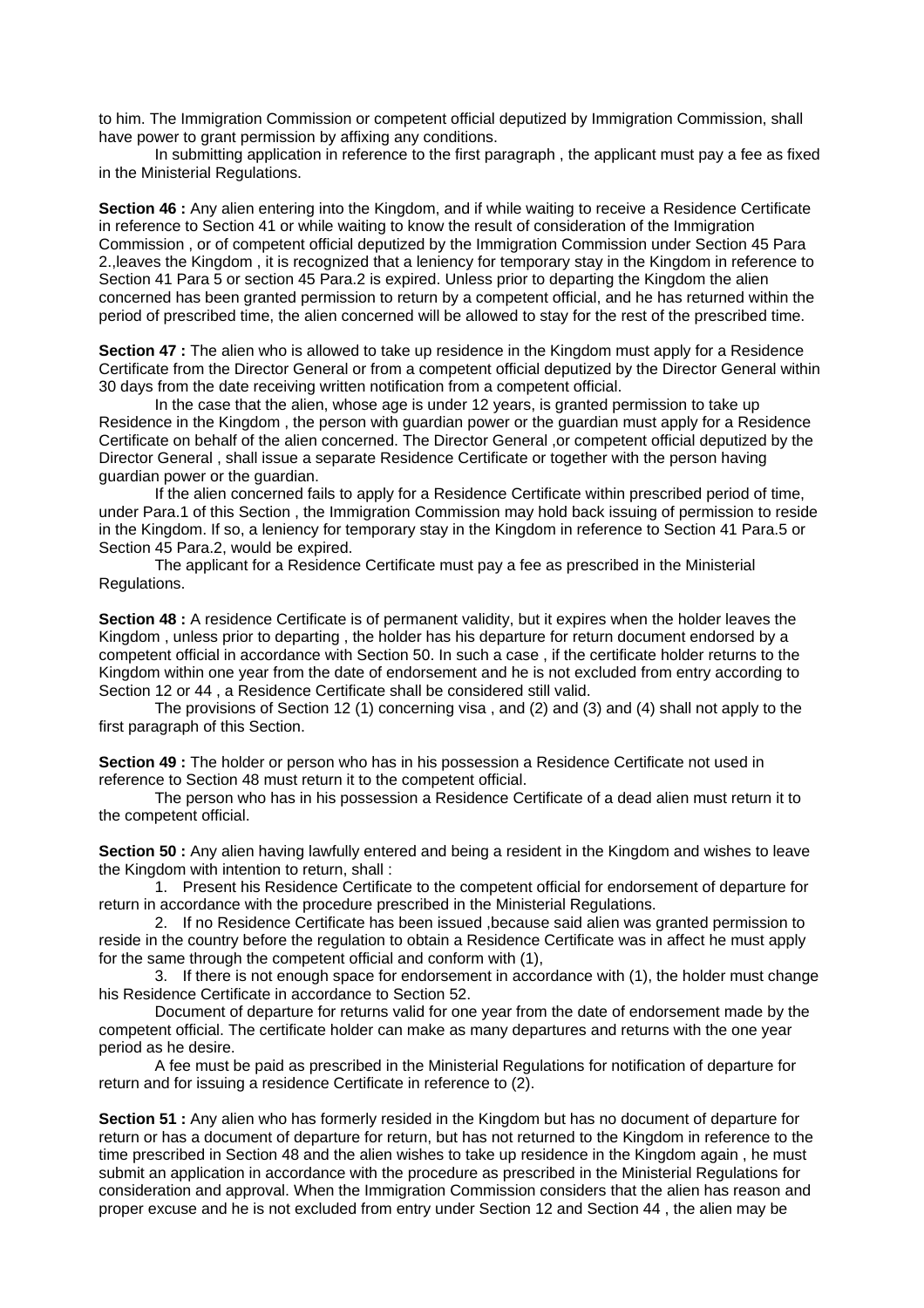permitted to enter to take up residence in the Kingdom under the concurrence of the Minister, but the alien has to receive a new Residence Certificate. The provision of Section 45 Para.2 shall be applied Mutatis Mutandis while waiting for permission.

The provisions in Section 12 (1) concerning visa , (2),(3) and (9) shall not apply with the case as provided in the first paragraph of this section.

The applicant must pay fees as prescribed in the Ministerial Regulations.

**Section 52 :** Whoever has lost documents issued under this Act, and wants to receive a substitute , or wants to change a Residence Certificate in reference to Section 50 (3) , when the competent official is satisfied with the result of an investigation, a substitute or a change of Residence Certificate will be issued. The applicant must pay fees as prescribed in the Ministerial Regulations.

### **Chapter 6 Deportation of the Aliens**

**Section 53 :** If it is learned at a late date that aliens who came to stay in the Kingdom are among the persons excluded from entry because of any circumstance as prescribed in Section 12 (7) or (8)or (10) or Section 43 Para.2 or Section 44 or persons convicted under Section 63 or 64 , the Director General will submit the matter to the Immigration Commission. If the Immigration Commission decides that the alien's permission to stay in the Kingdom should be revoked, the Immigration Commission will submit their opinion to the Minister for further consideration in revoking the Permission.

**Section 54 :** Any alien who enters or come to stay in the Kingdom without permission or when such permission expires or is revoked , the competent official will deport such alien out of the Kingdom. The provisions of Section 19 and 20 will be applied Mutatis Mutandis if in the case that

investigation for deportation in reference to Para.1 of this Section must be conducted.

In case there is an order of deportation for the alien; while waiting for the alien to be deported the competent official may order the alien to stay at any prescribed place or he may order the alien to report to him ( competent official ) according to a prescribed date, time ,and place with Security or with Security and Bond. The competent official may also detain the alien at any given place as many be necessary. The expense of detention shall be charged to the alien's account.

The provision of this Section shall not apply to aliens entering and talking up residence in the Kingdom before the enforcement of the Immigration Act B.C. 2480 [ 1937 ]

**Section 55 :** Aliens being deported under this Act shall be sent back by any conveyance or route as the competent official may consider appropriate.

The expense of deportation shall be charged to the owner or person in charge of the conveyance which brought the alien into the Kingdom. If there appears to be no owner or person in charge of the conveyance, the alien committing the act against the provisions of Section 63 or 64 will have to pay the expense of deportation. The competent official shall have power to ask for deportation expenses from one of the aliens committing the offense or from all of them. However , if the alien concerned wishes to go by and other conveyance or by an other route, at his own expense , the competent official may permit him to do so.

**Section 56 :** In the case where there is an exemption from a visa for the alien, under section 12 (1), and the alien has shown the competent official a ticket or any travel document of the owner of the conveyance or the person in charge of the conveyance or evidence of any other person, in accordance with the condition as prescribed in the Ministerial Regulations, for the purpose of deporting from the Kingdom of such alien, the competent official shall have power to order the owner of the conveyance , the person in charge of the conveyance , or the person issuing a ticket, document or evidence , as the case may be, not to cancel, return of alter the important vital statement on the said ticket, document or evidence, with or without any conditions.

The order under Para.1 can be done by attaching to or by stamping in the said ticket, document or evidence, when the competent official has ordered, if here is cancellation , return or alternation of the important vital statement in the said ticket, document or evidence , finding it difference from the order given by the competent official, the competent official shall have power to order the owner of the conveyance , the person in charge of the conveyance, or the person issuing a ticket , document or evidence , as the case may be , to conform with the former condition as indicated on the ticket, document or evidence, for the purpose of deportation.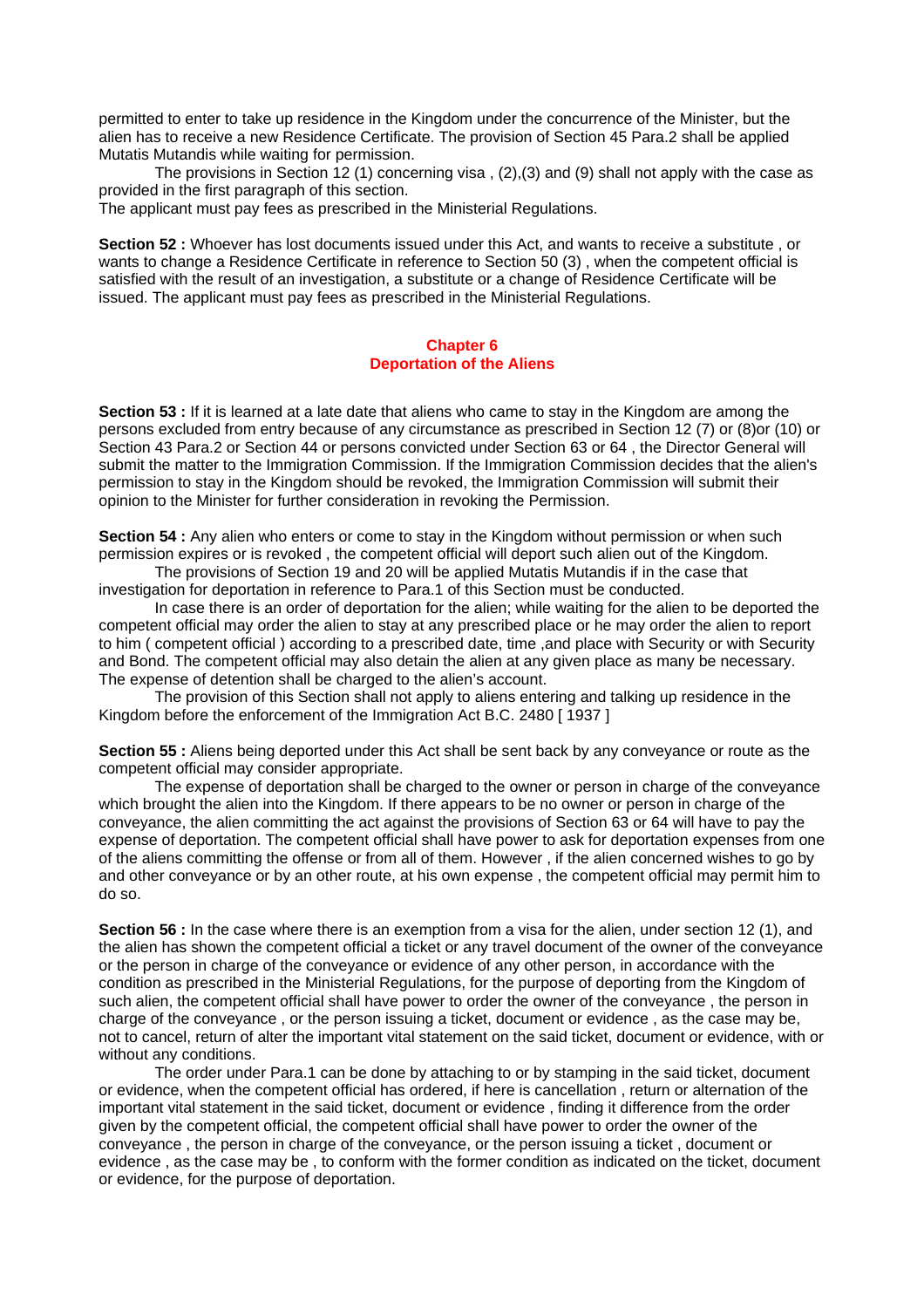#### **Chapter 7 Miscellaneous**

**Section 57 :** For the purpose of Chapter 7 miscellaneous ; whoever claims his nationality is Thai and if there is not enough evidence for the competent official to believe that he has Thai nationality , it is presumed that such a person is an alien until he can prove other wise.

An application for proof of nationality under Para.1 of this Section will be submitted to the competent official in the accordance with the form and fees as prescribed in the Ministerial Regulations. If such person does not satisfy the competent official's order , he may apply to the Court asking for consideration.

In the case where there is an application to the Court upon receiving and application, the Court shall notify the Public Prosecutor, who may, in turn, have a right for objection thereto.

**Section 58 :** Any alien who has no lawful document for entering the Kingdom under Section 12 (1); or has no Residence Certificate under this Act; and also has no identification in accordance with the Law on Alien registration, is considered to have entered into the Kingdom in violation to this Act.

**Section 59 :**The Director General, or the competent official deputized by Director General, shall have the authority to arrest and suppress any person violating this Act. They shall also have the authority to issue a subpoena, warrant of arrest or search, make arrest , search , or detain. They shall also have the authority to conduct inquiry into the offense against the provisions of this Act in the same manner as the inquiry official under the Criminal Procedure Code.

**Section 60 :** In any area where the Minister deems it proper to grant exemption from payment of any fees under this Act, he shall have the authority to do so by making public notification in the Government Gazette.

## **Chapter 8 Penalty**

**Section 61 :** Whoever fails to comply with the written order under Section 10 shall be punished by a fine not exceeding 5,000 Baht.

**Section 62 :** Whoever fails to comply with the provisions of Section 11 or Para.2 of Section 18 shall be punished by imprisonment not exceeding two years and a fine not exceeding 20,000 Baht.

If the person committing an offense under Para.1, holds Thai citizenship he will be punished by a fine not exceeding 20,000 Baht.

**Section 63 :** Whoever brings or takes an alien into the Kingdom or does anything which helps, assists , or facilitates an alien in making and entry into the Kingdom in contravention of this Act, shall be punished by imprisonment not exceeding 10 years and a fine not exceeding 100,000 Baht.

When any owner or person in charge of a conveyance who fails to comply with the provision of Section 23, and the conveyance carried the aliens entering into the Kingdom in contravention of this Act, it is first presumed that the owner or person in charge of the conveyance has committed an offense under Para.1 of this Section unless it can be proved that the owner or person in charge was unable to know of the presence of said aliens in the conveyance, even though proper caution was exercised.

**Section 64 :** Whoever know of any alien entering into the Kingdom in contravention of this Act, and harbours, hides or in any manner assists said alien to evade arrest, shall be punished by imprisonment not exceeding 5 years and a fine not exceeding 50,000 Baht.

Whoever allows an alien entering into the Kingdom in contravention of this Act, to stay with him, it is first presumed that said person is aware that the alien concerned entered into the Kingdom in contravention of this Act, unless it can be proved that he does not know, even though proper caution has been exercised.

If the act committed under Para.1 of this Section is done in order to assist his father, mother, child, husband or wife, the offender may not necessarily be punished by the Court.

**Section 65 :** Any owner or person in charge of a conveyance who fails to comply with the provision of Section 23 shall be punished with imprisonment not exceeding 5 years or a fine not exceeding 50,000 Baht or both.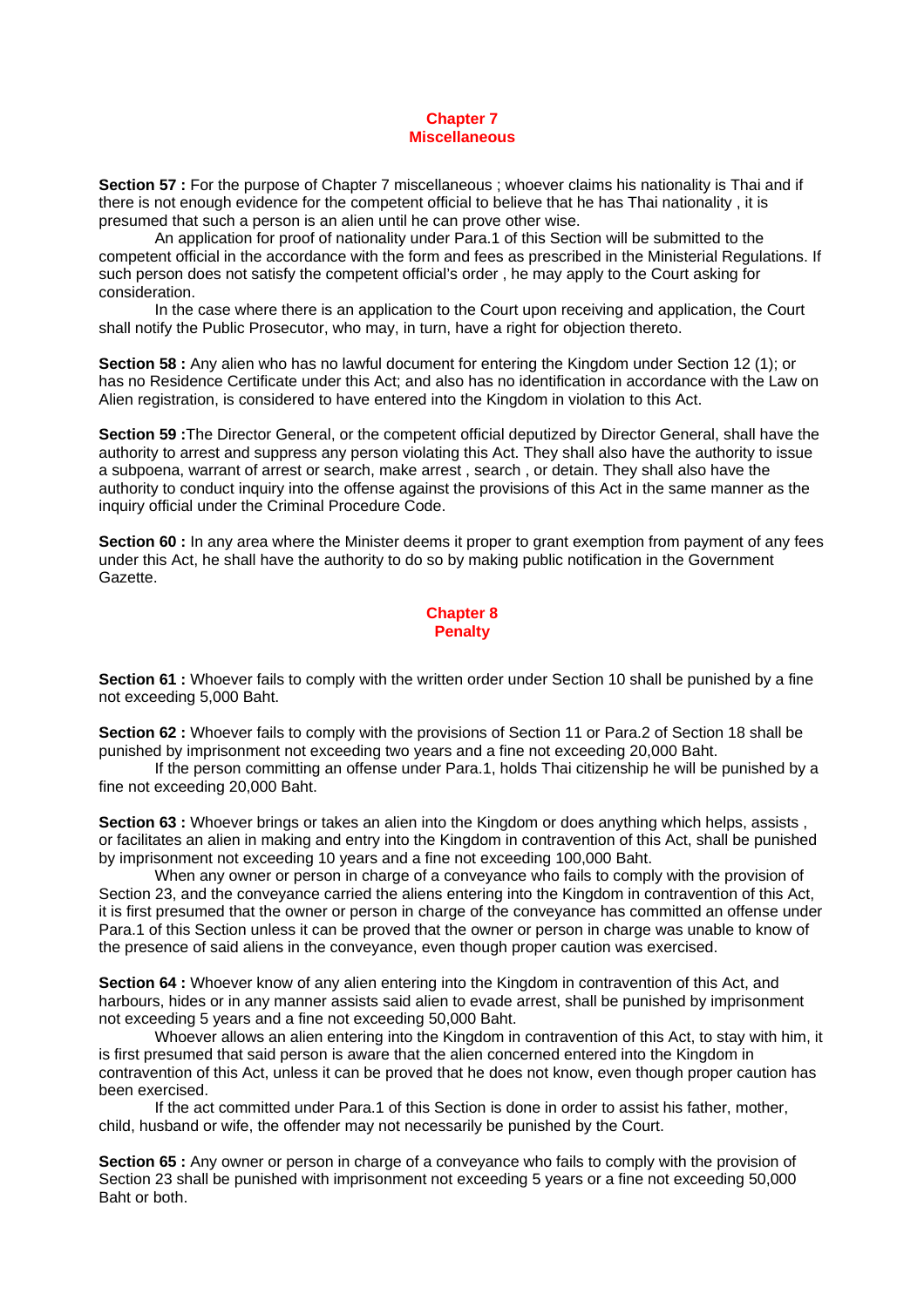**Section 66 :** Any owner or person in charge of a conveyance who fails to comply with the provision of Section 25, Section 26 Para.1,or Section 27 (2) shall be punished with imprisonment not exceeding 10,000 Baht or both.

**Section 67 :** Any owner or person in charge of a conveyance who fails to comply with the provision of Section 27(1) Para.1 or fails to cooperate with the competent official accordance with the provision of Section 27(3) shall be punished with a fine not exceeding 20,000 Baht.

**Section 68 :** Any owner or person in charge of a conveyance who fails to comply with the provision of Section 28 Para.1, shall be punished with imprisonment not exceeding 10,000 Baht.

**Section 69 :** Any owner or person in charge of a conveyance who fails to comply with the provision of Section 28 Para.2 shall be punished with imprisonment not exceeding 10,000 Baht. for each crew member of the conveyance that he has not turned over to the competent official.

**Section 70 :** Any conveyance that has an alien passenger who is excludable from entry into the Kingdom according to Section 12(1), the owner or person in charge of the conveyance shall be punished with a fine not exceeding 20,000 Baht for each alien.

**Section 71 :** Any owner or person in charge of a conveyance who fails to obey the order given by the competent official under Section 29 Para.1, shall be punished with imprisonment not exceeding 5 years and a fine not exceeding 50,000 Baht.

If as a result of non – compliance with the provision of paragraph 1,thus causing the alien to escape , the said owner or person in charge shall be punished with imprisonment not exceeding 10 years and a fine not exceeding 100,000 Baht.

**Section 72 :** Any alien, who escapes from a conveyance or escapes while on the way to any destination when the competent official has told the owner or person in change of the conveyance to detain the alien or to take the alien , in accordance with the provision of Section 29 or he escapes while under detention or the control of the competent official, said alien shall be punished with imprisonment not exceeding two years or a fine not exceeding 20,000 Baht or both.

**Section 73** : Any owner or person in charge of a conveyance who fails to obey the order given by the competent official under Section 30 shall be punished with imprisonment not exceeding 5 years or a fine not exceeding 50,000 Baht or both.

**Section 74 :** Whoever fails to comply with the provisions of Section 31 or 32 shall be punished with a fine not exceeding 10,000 Baht.

**Section 75** : Any alien, who fails to comply with the provisions of Section 37(1) shall be punished with imprisonment not exceeding 1 year or a fine not exceeding 10,000Baht or both.

**Section 76** : Any alien, alien, who fails to comply with the provisions of Section 37(2),(3),(4)or(5) shall be punished with a fine not exceeding 5,000 Baht and with and additional fine not exceeding 200 Baht for each day which passes until the law is complied with.

**Section 77 :** Whoever fails to comply with the provision of Section 38, shall be punished with a fine not exceeding 2,000 Baht. If said person is a hotel manager, he shall be punished with a fine from 2,000 Baht to 10,000 Baht.

**Section 78 :** Whoever fails to comply with the provision of Section 49 shall be punished with a fine not exceeding 1,000 Baht.

**Section 79 :** The owner, or person in change of a conveyance, or person issuing a ticket, document or evidence , who fails to comply with the order given by the competent official under Section 56,shall be punished with imprisonment not exceeding 6 months or a fine not exceeding 500 Baht for each day until said alien shall leave the Kingdom but not exceeding 50,000 Baht or both.

**Section 80 :** Whoever destroys an order given by the competent official under Section 56 Para.2,or causes such order to be blurred with the intention of not letting the owner of the conveyance ,or the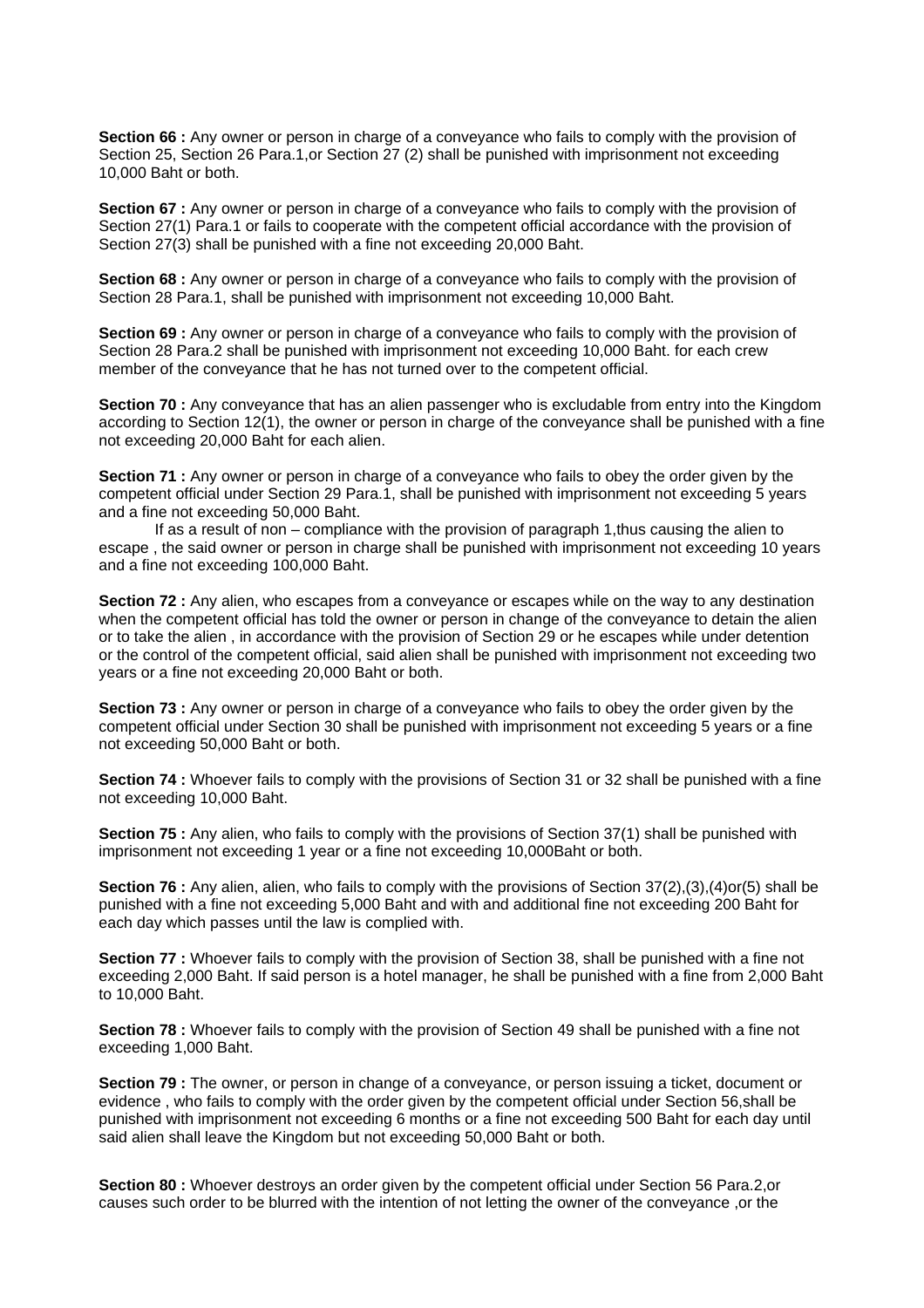person in change of conveyance, or the person issuing the ticket, document or evidence to receive said order of the competent official, shall be punished with a fine not exceeding 50,000 Baht.

**Section 81 :** Any alien who stay in the Kingdom without permission or with permission expired or revoked shall be punished with imprisonment not exceeding two years or a fine not exceeding 20,000 Baht or both.

**Section 82 :** Any alien who evades the service of an order issued by the Minister Immigration Commission, Director General, or the competent official designated by the Immigration Commission, which is required to be served upon him [alien] under this Act, shall be punished with a fine not exceeding 5,000 Baht.

If the order as stated in Para.1 is for deportation the offender shall be punished with imprisonment not exceeding two years and fine not exceeding 20,000 Baht.

**Section 83 :** In the case where the offenders, who shall be punished under this Act are a juristic person, managing director, manager, or representative of such juristic person, they will be punished in accordance with the penalty provided for such offenses unless they can prove that they are not involved in the commission of an offense by said juristic persons.

**Section 84 :** In all offenses under this Act, except the provisions of Section 62 Para.1 Section 63 , 64, 71 and 82 Para.2. The settlement Commission ,consisting of the Police Department's Director General or Representative, the Public Prosecution Department's Director General or Representative, and the Immigration Division's Commander or Representative, as the, members shall have the authority to assign duty of settlement to the Inquiry Official or the competent official by fixing a settlement rule or any conditions as the Settlement Commission my deem proper.

When the offender has paid the fine as stipulate, the case shall be deemed settled under the Criminal Procedure Code.

## **Transitory Provisions**

**Section 85 :** It is recognized that any alien who is authorized to stay temporarily in the Kingdom on the date that this Act comes into force is one who has been permitted to stay under this Act, but said alien will be entitled to the rights and benefits only as stated in the previous application.

**Section 86 :** Any alien allowed to stay temporarily in the Kingdom and who has stayed more than ninety days on the date that this Act comes into force, shall notify the competent official under Section 37(5) within 7 days from the date that this Act comes into force.

**Section 87 :** The house master, owner, or possessor of a dwelling place, or a hotel manager, who has allowed an alien to remain temporarily in the Kingdom on the date that this Act comes into force. Shall notify the competent official under Section 38 within 30 days from the date that this Act comes into force.

**Section 88 :** It recognized that a Residence Certificate, issued under the law on Immigration before the date that this Act comes into force and still valid, will be valid as the Residence Certificate issued under this Act.

**Section 89 :** It is recognized that the endorsement of departure for return, stamped on the alien's Residence Certificate by the competent official before the date that this Act comes into force, is remain valid as the endorsement issued under this Act.

**Section 90 :** It is recognized that an alien who is detained for deportation on the date that this Act comes into force, is viewed as one who is detained for deportation under the provision of this Act.

**Section 91** : It is recognized that all alien's applications pending consideration on the date that this Act comes into force are viewed as applications submitted under the provisions of this Act.

**Section 92 :** All ministerial regulations, regulations, orders, or resolutions of the Immigration Commission under the Immigration Act B.E. 2493 (1950),revised by the Second Immigration Act B.E. 249 (1954), which were still in force before the date that this Act came into force, are still in force if they are not in